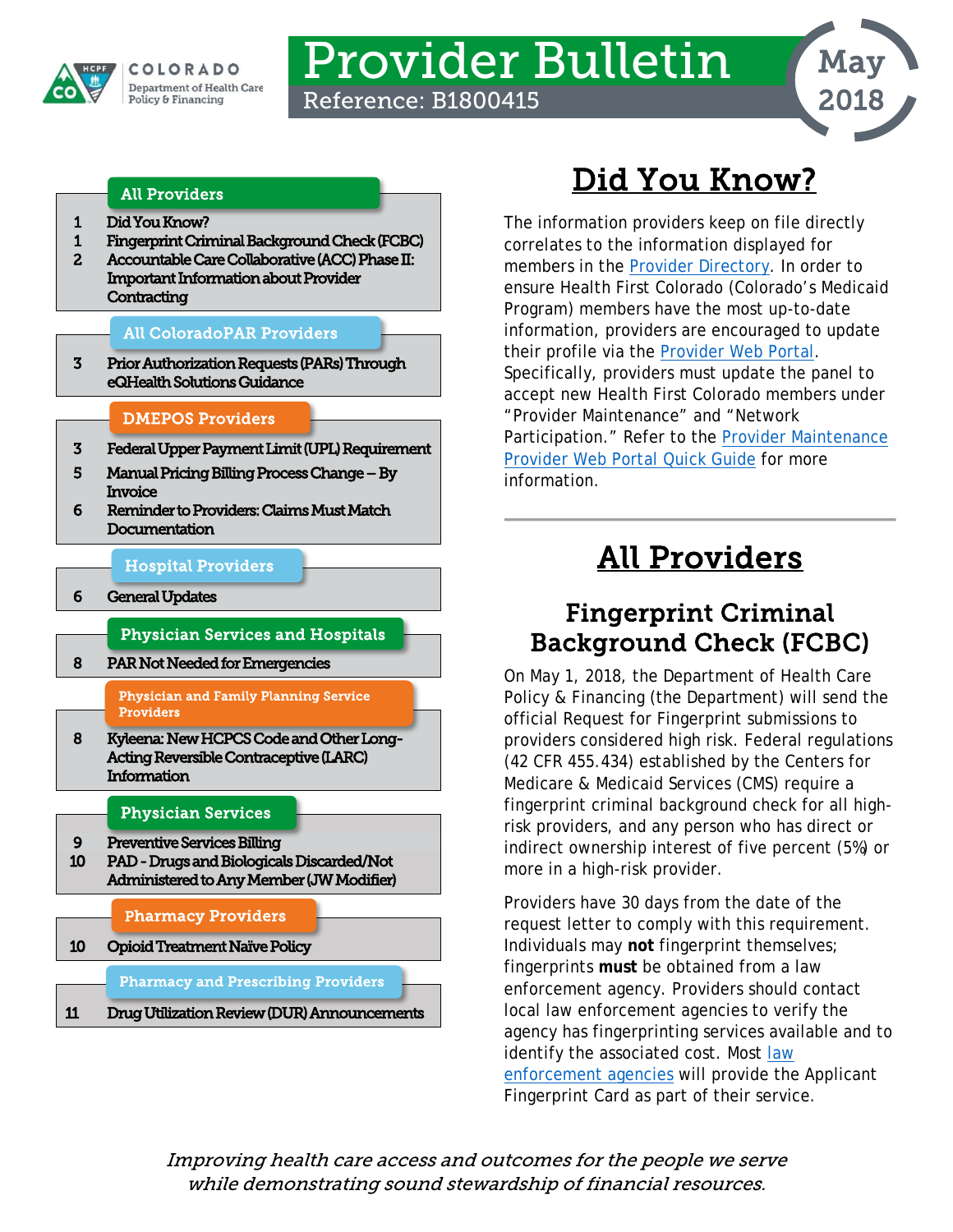Once the fingerprint card has been completed, mail the completed card(s) to:

DXC Technology Attn: Provider Enrollment - Fingerprinting P.O. Box 30 Denver, CO 80201

Fingerprint cards must be sent directly to DXC Technology (DXC) for processing. Original cards must be sent; copies, faxes, emails or electronic versions will not be accepted. The Department strongly recommends providers obtain a tracking number when the fingerprint cards are mailed. The Department is not responsible for lost fingerprint cards.



**Fingerprint cards are currently being accepted. High-risk providers may submit cards before they receive the request letter, but all fingerprints must be received by June 1, 2018.** 

For more information, refer to the [Fingerprint Criminal Background Check Frequently Asked Questions](https://www.colorado.gov/pacific/sites/default/files/FCBC%20FAQ%20Update.pdf)  [\(FAQs\).](https://www.colorado.gov/pacific/sites/default/files/FCBC%20FAQ%20Update.pdf)

### <span id="page-1-0"></span>Accountable Care Collaborative (ACC) Phase II: Important Information about Provider Contracting

Beginning July 1, 2018, the next iteration of the ACC is scheduled to begin. The Department awarded contracts to seven Regional Accountable Entities (RAEs). These entities will be responsible for developing and managing a network of primary care physical health providers and behavioral health providers. This function is currently provided by the Regional Collaborative Care Organizations (RCCOs) and Behavioral Health Organizations (BHOs).

**All primary care providers who want to serve as a primary care medical provider (PCMP) and receive an Administrative Medical Home payment for Health First Colorado patients must contract directly with the RAE(s).** The Department will no longer make Per Member Per Month payments directly to PCMPs. Physical Health services will continue to be reimbursed by the Department fee-for-service through the Colorado interChange.

**Behavioral Health providers will need to contract with and be credentialed by the RAE to receive reimbursement for providing capitated behavioral health services as of July 1, 2018.** Behavioral Health providers must be enrolled as a Health First Colorado provider before they can be credentialed by a RAE.

**Note:** Contracting with the RAE is handled separately from revalidation through the Colorado interChange. Health First Colorado providers with a current enrollment (meaning those providers who have successfully completed revalidation through the Colorado interChange) with the fiscal agent, DXC, do **not** need to make changes to their enrollment to contract with the RAE(s).

Refer to the **Primary Care Medical Provider and [Behavioral Health Provider](http://r20.rs6.net/tn.jsp?f=001SmIE8-5pKpU8dRgVsBajzKoNpAK3-r_F4uQix6DbGgVpi3Z3co4CuxCkyw9UZkSi_UUBX0Uc2orkpDNEgyKSI9GWj5ZHR8kPImEB8dqA8MaVy37wME2Vm5Sju9vLBdVE1SqgFs9S75CGqNLKGGUpSGK0UCdWDu-neuRrKp_GGBTxdTh6CGckgTpFLpE0c2IjZpbCxX99RWhp8tuhu0w8OwW5AR6gyMvq5eiwEgs99EV0AxhoYq9VZy2HjijHMy74woQP-vXkToYRz1xCjgmyjAYVanNmR5hZjns3gHmSGiC7r0vdtk4B4i5c0rq4C1iI&c=nMUeCvOwn0tySRCQt7n0FK9O39rvfcF334pHssPPoHpvjwbsoq0U2w==&ch=-XB5X_LE3CBoCZIc0sjrZ0d6Q98QgVp31Iob4w6EGX0n0l4iE6QA2g==) Contracting Fact Sheets on the** [ACC Phase II web page](https://www.colorado.gov/hcpf/accphase2) for more information.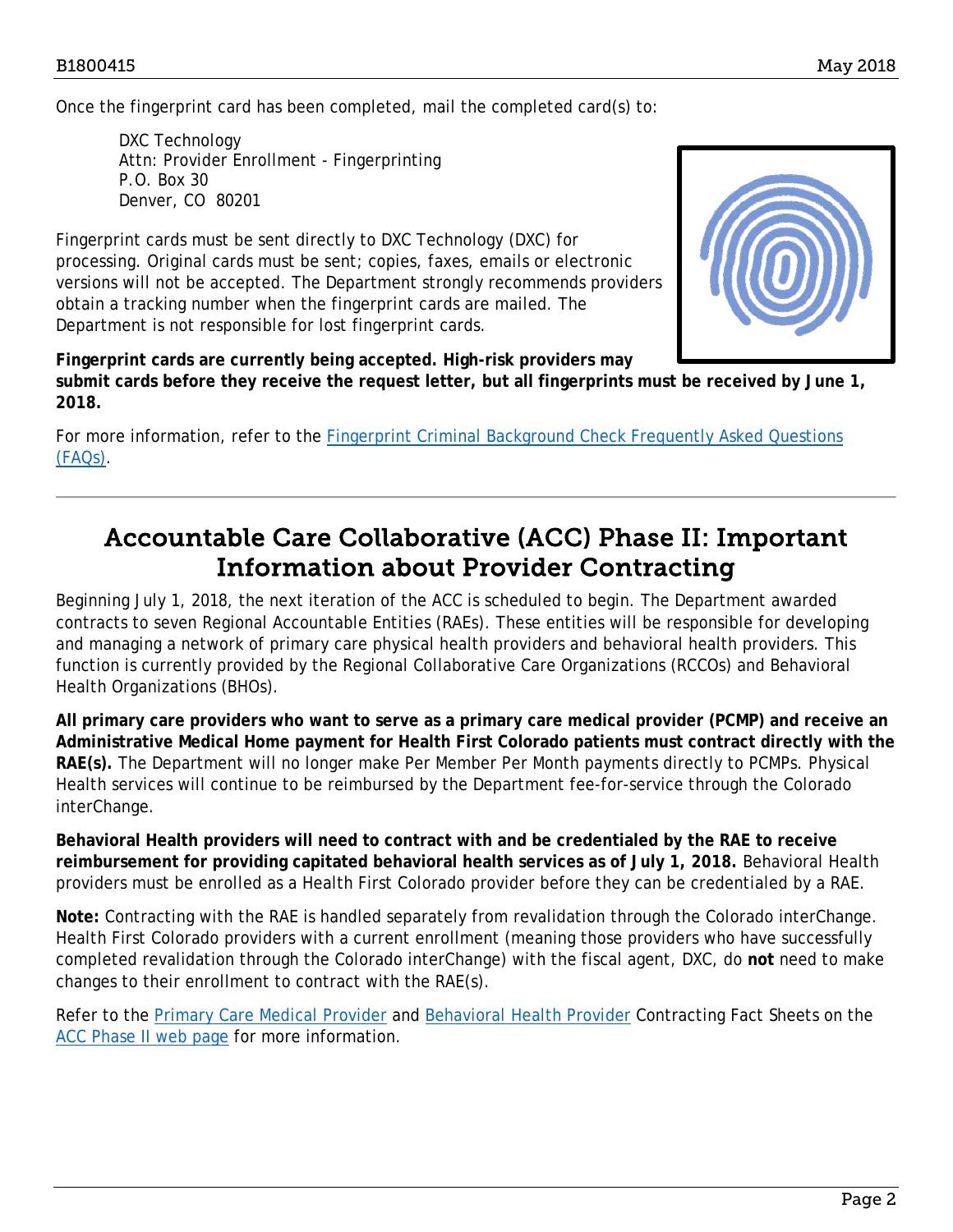## All ColoradoPAR Providers

## <span id="page-2-3"></span><span id="page-2-0"></span>Prior Authorization Requests (PARs) Through eQHealth Solutions Guidance

**Long Term Home Health Providers that Submit PARs Through eQHealth**



When submitting a PAR for Long Term Home Health with the Health First Colorado Pediatric Home Assessment Tool (PAT), please ensure that all appropriate documentation to support the score of the PAT is submitted. For example, if submitting the PAT with a score for Section 12: Range of Motion (ROM)/Exercise, provide all documentation related to a skilled exercise program and/or skilled range of motion needs as stated in the plan of care.

Personal Care services would fall under section 12.a and be scored at 0. The

documentation to support the score may be included in the Plan of Care or submitted independently; however, it must contain the specific exercise tasks, prescribed frequency of each task and documentation to support the skill required, all specific to the member. If this information is missing from a PAR submission, it will be pended back in eQSuite to the provider to request this information.

**Long Term Home Health/Private Duty Nursing Reallocation Requests and Changes to Active PARs** 

A PAR must be current and active for changes to be successfully transmitted to the fiscal intermediary. All reallocation or correction requests must be submitted via HelpLine Ticket to eQHealth Solutions, with a minimum of five business days prior to the end date of the PAR in order to allow for review and transmittal time. It is recommended that these changes be submitted as far in advance as possible to allow for communication if there are discrepancies or issues that will prevent completion as submitted.

Please include all pertinent information to avoid the request being returned. For reallocation requests, the remaining unit balance per revenue code must be provided at the time of request, along with the exact quantity of units to be allocated to each revenue code for the entire duration of the authorization period.

Contact the eQHealth Provider Relations Specialist at 888-801-9355 (toll free phone) or [co.pr@eqhs.org](mailto:co.pr@eqhs.org) for additional information or assistance with the ColoradoPAR program.

## <span id="page-2-2"></span>Durable Medical Equipment, Prosthetic, Orthotic and Supply (DMEPOS) Providers

## Federal Upper Payment Limit (UPL) Requirement

<span id="page-2-1"></span>As of January 1, 2018, Health First Colorado is required to comply with the [Consolidated Appropriations Act](https://www.congress.gov/bill/114th-congress/house-bill/2029/text?q=%7B%22search%22:%5b%22public+law+114-113%22%5d%7D&r=1)  [of 2016](https://www.congress.gov/bill/114th-congress/house-bill/2029/text?q=%7B%22search%22:%5b%22public+law+114-113%22%5d%7D&r=1) (Section 503) which means Health First Colorado cannot pay more than what Medicare would have paid in the aggregate for certain DME services. The original effective date was January 1, 2019, but the 21st [Century Cures Act](https://www.congress.gov/bill/114th-congress/house-bill/34/text?q=%7B%22search%22:%5b%22public+law+no:+114-255.%22%5d%7D&r=1) (Section 5002) changed the effective date to January 1, 2018.

In December 2017, CMS held a webinar that provided some guidance on complying with the UPL. Since that webinar, the Department has continued to work with CMS to resolve outstanding questions regarding this compliance.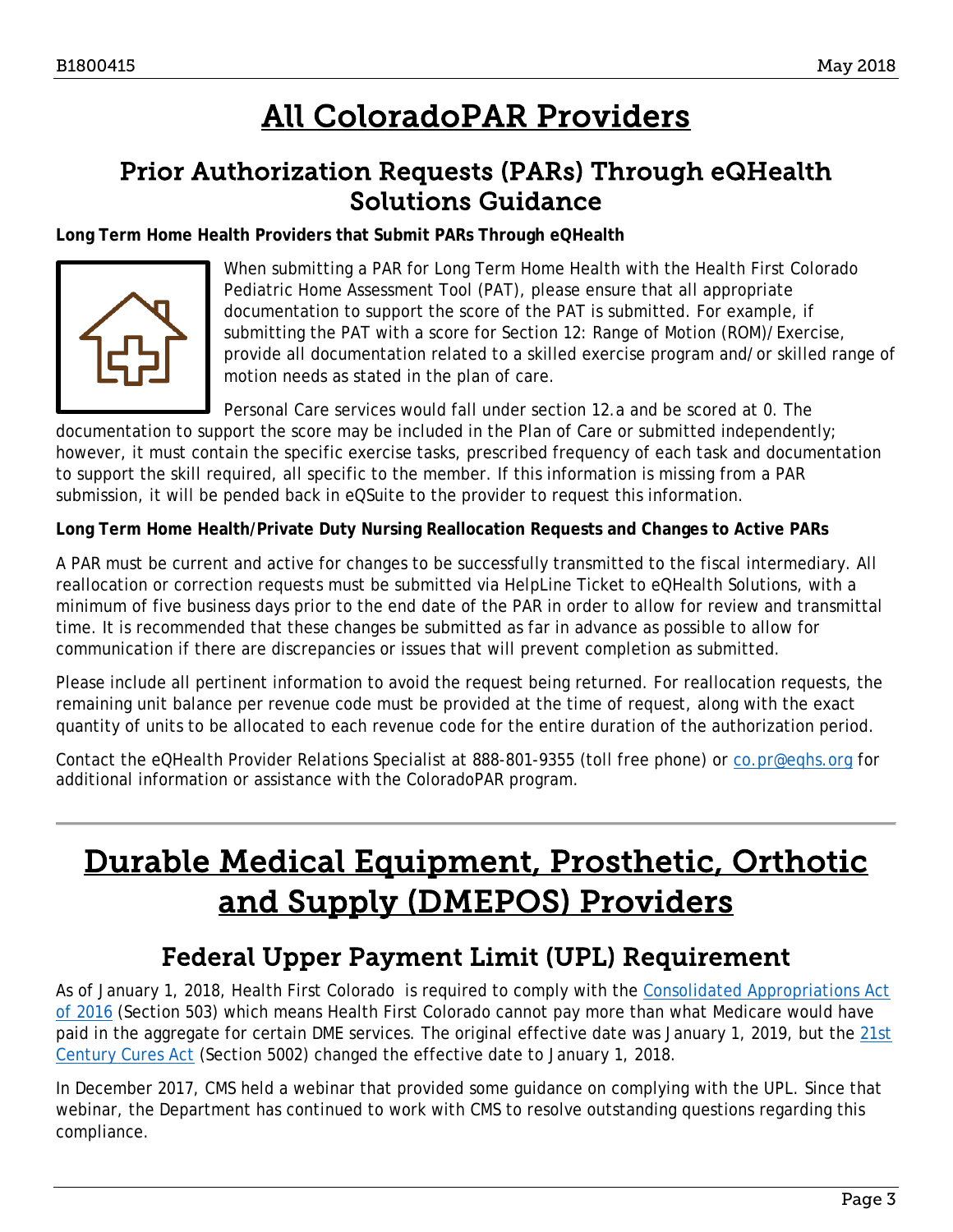#### B1800415 May 2018

About the UPL:

- 1. Compliance is measured by Health First Colorado's aggregate expenditure on a per calendar year basis.
- 2. If the code was **not** billed/paid by both Medicare **and** Health First Colorado during the prior calendar year, it is **not** included.
- 3. Only DME codes beginning with A, E and K are included.
- 4. Orthotics, prosthetics and disposable supply codes are **not** included.
- 5. Medicare's competitive bid codes that are in line with points two and three are included.
- 6. Oxygen and oxygen systems are included.

The Department received the paid DME Medicare code list subject to the 2018 UPL near the end of February 2018. The list was generated, per CMS request, by Medicare's Pricing, Data Analysis and Coding (PDAC) contractor, Noridian Healthcare Solutions and included Medicare utilization information for the codes that fell under the scope of the UPL. The Department pulled its utilization for those same codes and crossreferenced the lists to determine the codes to which Colorado's 2018 UPL is subjected.

The Department is discussing (both internally and with stakeholders) possible mitigation strategies. Mitigation possibilities are limited by Federal and State regulation and budgetary restrictions.

### **Reimbursement Rates**

The Department intends to set rates according to the regions that Medicare has designated for Colorado.

There are four regions:

- Non-Rural
- Rural
	- o [Zip codes associated with the Rural regions](https://www.cms.gov/Medicare/Medicare-Fee-for-Service-Payment/FeeScheduleGenInfo/index.html)
- Competitive Bid (Denver-Aurora-Lakewood)
- Competitive Bid (Colorado Springs)
	- o [Zip codes associated with the Competitive Bid areas](https://dmecompetitivebid.com/palmetto/cbic.nsf/CBAMap)

**At this time, the Colorado interChange is not able to price based on the member's zip code. Once the Colorado interChange has been updated, all claims from January 1, 2018, through current will be reprocessed at the correct regional rate.**

### **Interim Rate**

While the Colorado interChange is being updated, an interim rate based on the competitive bid (Denver-Aurora-Lakewood) will be used. In the absence of that rate, codes will price at the non-rural rate.

The interim rates were effective January 1, 2018; however, DXC and the Department are working to load these rates in the Colorado interChange.

Claims with a date of service from April 1, 2018, to current will be reprocessed by the Department at the interim rates. This will likely result in a recoupment of funds, displaying on your Remittance Advice (RA) as a system-generated adjustment.

As there is legislation in process to potentially offset the rate decrease with supplemental payments for the first several months of this calendar year, the Department will not reprocess claims with dates of service between January 1, 2018, and March 31, 2018, until after the legislation is finalized.

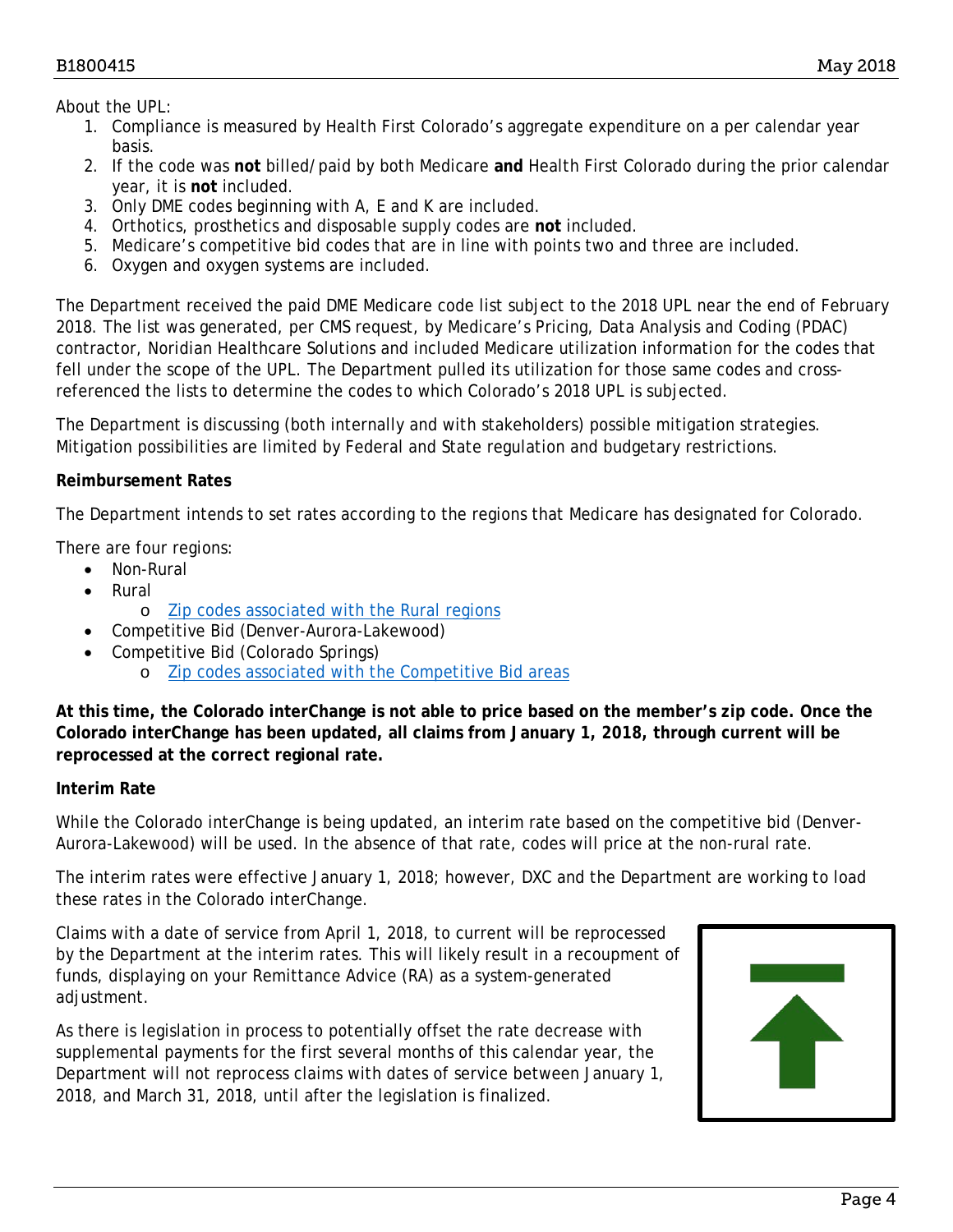### **Guide to New DME UPL Fee Schedule**

The new DME UPL fee schedule has been posted to the Department's website on the [Provider Rates](https://www.colorado.gov/hcpf/provider-rates-fee-schedule) & Fee [Schedule web page,](https://www.colorado.gov/hcpf/provider-rates-fee-schedule) under Durable Medical Equipment, Upper Payment Limit. It includes the rates that were effective from July 1, 2017, through December 31, 2017, the interim rates, and the future regional rates. Below is information on how to read the new fee schedule.

### **Change Indicator (CI)**

The numeric values in the first column denote the changes to each code. All code- modifier combinations had a change to their fee schedule rate, but many also had a policy and/or billing method change.

- 0 Change in rate only
- 1 Modifier change (KR to RR)
- 2 Used purchase (UE) rate added
- 3 Rental rate (RR) added
- 4 Modifiers TT, QE, QF, and QG no longer alter the reimbursement. There is only one rate for each code.
- 5 Daily rental (KR) rate removed; KR is no longer billable.
- 6 Rate transitioned from daily to monthly
- 7 Rate transitioned from hourly to monthly
- 8 KF modifier now required

### **Modifiers**

- **NU (New Purchase) -** The Department has not enforced the usage of the NU modifier though it should be used in all applicable situations. With the implementation of the DME UPL fee schedule, the NU modifier will be required on the UPL codes for the claim to price at its New Purchase rate.
- **UE (Used Purchase) -** All claims for used equipment must include the UE modifier. The DME UPL fee schedule details the maximum allowable for used equipment.

### **Rate Effective July 1, 2017**

- The rates in **bold** were effective between July 1, 2017, and December 31, 2017.
- Rates that are grayed out were not on the fee schedule; they represent a converted rate for comparison to the new rates. For some code/modifier combinations, the converted rate represents an average of the applicable rates.
- **MP** Manually Priced

### **Interim Rate Effective January 1, 2018**

• These are the rates that will be loaded with an effective date of January 1, 2018, and will be used to price claims until the Colorado interChange is able to pay claims based on the member's zip code.

### **Non-Rural, Rural, Colorado Springs, Denver-Aurora-Lakewood**

• These are the final rates to be effective January 1, 2018, once the Colorado interChange can reimburse claims based on the member's zip code. Claims with dates of service from January 1, 2018, and after will eventually be reprocessed to price at these rates.

## Manual Pricing Billing Process Change – By Invoice

<span id="page-4-0"></span>As of July 2018, A9901 will no longer be used for Invoice Manual Pricing. The percentage above the Invoice cost will be calculated in line with the base code, similar to how Manufacturer's Suggested Retail Price (MSRP) works.

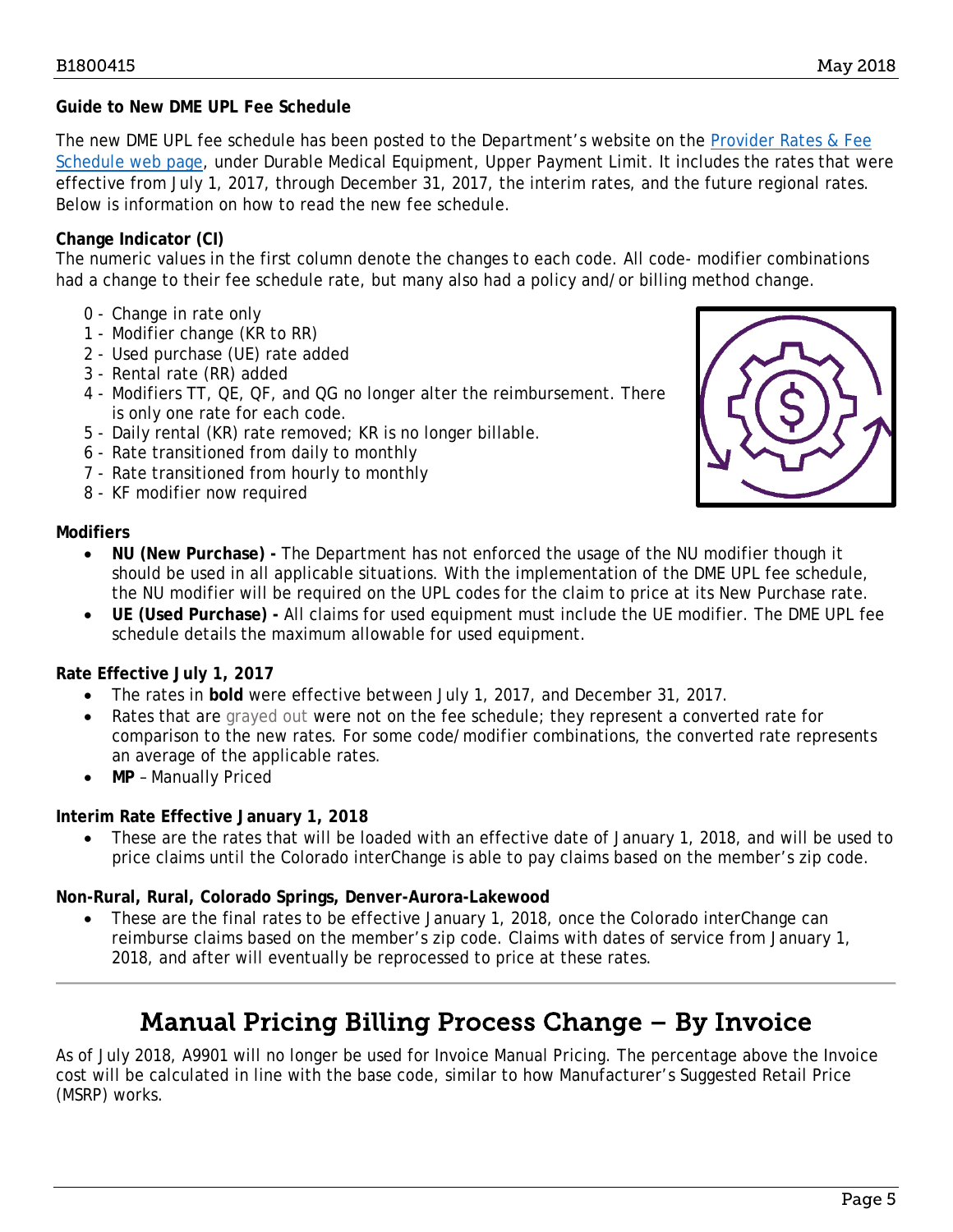Example of current process, maximum allowable:

E1399 UB \$1000 (actual invoice cost)

A9901 UB \$195.00 (19.50% of the invoice cost)

Process beginning July 2018, maximum allowable: E1399 UB \$1195.00 (actual invoice cost + 19.50%)

- The claims' submitted charge/billed amount should reflect the Usual and Customary charge (U&C)\*
- The math for calculating the maximum allowable must be shown. It may be added to the invoice or a separate attachment. Using the above example:
	- $\circ$  \$1000 x 1.195 = \$1195.00, or
	- o \$1000 x .195 = \$195.00 + \$1000 = \$1195.00
	- o If the full quantity on the invoice was not provided to the member (i.e. a bulk order) a breakdown of the cost per unit multiplied by the quantity provided must be shown. In the instance where a manufacturer puts the cost per unit on an invoice, the per unit price calculation does not need to be shown. However, the unit price does need to be multiplied by the quantity provided.
- After verifying the calculation, claims processors will price the claim at the lower of U&C or (actual invoice cost + the percentage).
- \***U&C**: What a provider would charge the general public for the product.

### <span id="page-5-0"></span>Reminder to Providers: Claims Must Match Documentation

The Department would like to remind DMEPOS providers that delivery documentation such as delivery tickets and shipping invoices must match the date of service billed and entered on claims pursuant to state and federal audit requests.

<span id="page-5-2"></span>Contact [HCPF\\_DME@state.co.us](mailto:HCPF_DME@state.co.us) for more information.

## Hospital Providers

## General Updates

### <span id="page-5-1"></span>**OUTPATIENT HOSPITALS**

### **New Enhanced Ambulatory Patient Group (EAPG) Grouper Module Release**

As of April 6, 2018, the new EAPG software has been installed in the Colorado interChange which will accommodate the April 2018 Current Procedural Terminology/Healthcare Common Procedure Coding System (CPT/HCPCS) codes updates. No claims have been found to have priced incorrectly in the Colorado interChange resulting from this change. However, 3M created a new set of "Agency Values" effective March 11, 2018, which has an erroneous implementation of the upcoming change in 340B drug discount percentage. Please install the April 12, 2018, Service Pack release, where 3M has corrected the error to ensure payments for 340B drugs can be modeled correctly. As no claims were priced incorrectly in the Colorado interChange as a result, no adjustments will be necessary.

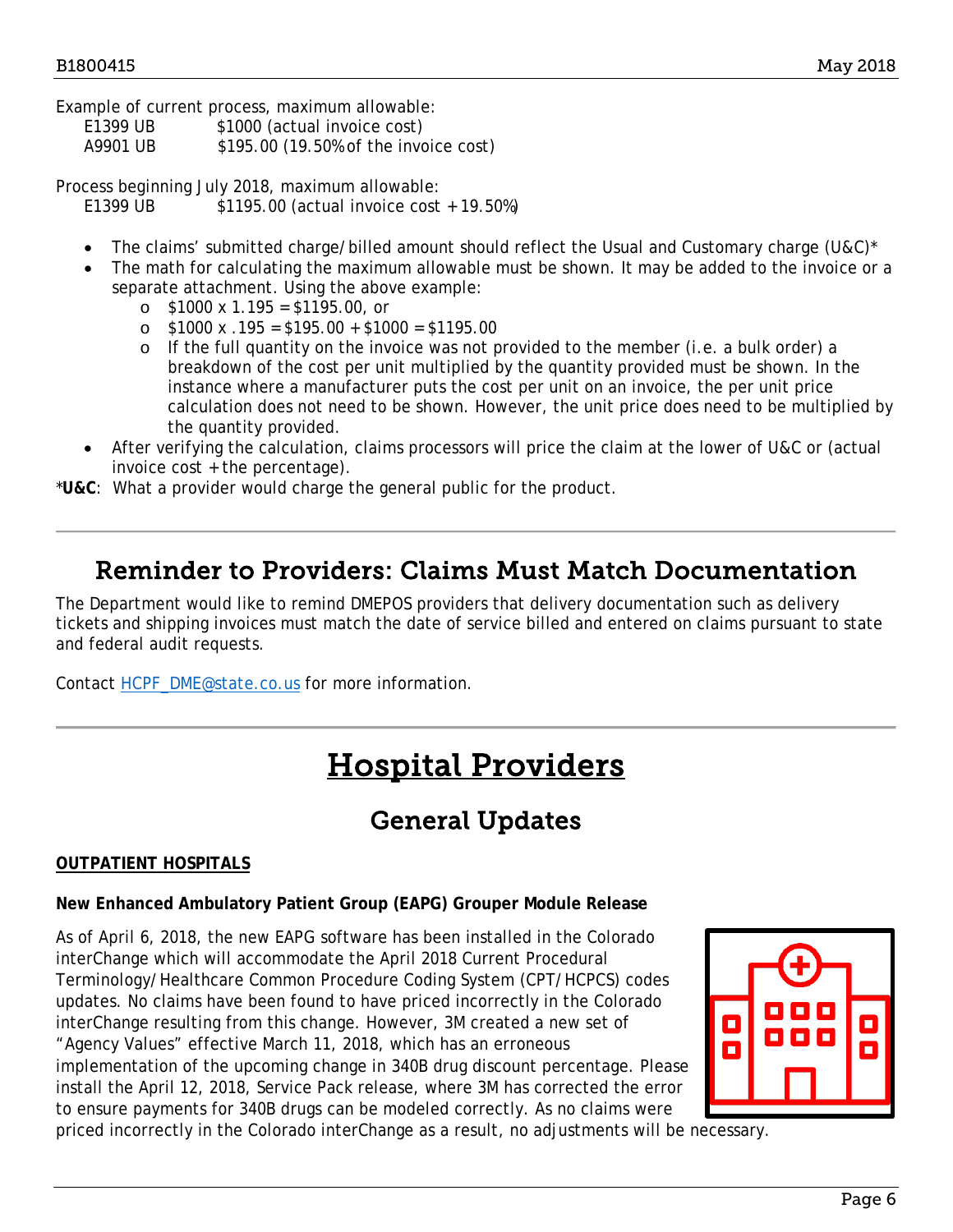DXC has also been made aware of this error and will continue paying 340B drugs at their 50 percent discounted rate, until the Department receives State Plan approval from CMS to calculate payments for 340B drugs using 80 percent of their total EAPG Relative Adjusted Weight effective March 11, 2018. Once approval is obtained and 3M's software is verified as functioning as intended, the Department will begin calculating payment accordingly and retroactively adjust any claims impacted by the updated 340B drug discount percentage.

### **Monthly EAPG Meetings**

Starting February 9, 2018, the Department moved the biweekly EAPG meetings to monthly meetings. These meetings are intended to be an informal discussion where the Department and its hospital providers can discuss issues relating to billing, payment and/or the EAPG methodology in general. For recordings of previous meetings, related meeting materials and the current schedule for future

meetings, please visit the [Outpatient Hospital Payment web page.](https://www.colorado.gov/pacific/hcpf/outpatient-hospital-payment) The next meeting hosted by the Department will be on May 4, 2018.

**Note: Starting March 30, 2018, EAPG Meetings were rescheduled to a new time. EAPG Meetings will now be held from 1 - 3 p.m.**

Contact Andrew Abalos at [Andrew.Abalos@state.co.us](mailto:Andrew.Abalos@state.co.us) or 303-866-2130 for any questions regarding the EAPG methodology in general.

### **Mass Adjustment of Xerox EAPG Claims Update**



The Department finalized its tests with DXC for reprocessing claims processed through the Xerox legacy system that should have been paid using the EAPG methodology. The Department began reprocessing these claims in March, with the earliest reprocessed claims appearing on the April 6, 2018, RA. Due to the claim volume, this process will take several weeks to complete. The Department will be closely monitoring the results to ensure that unexpected takebacks do not occur – if claims do not process as expected, the Department may delay the reprocessing.

For continuing up-to-date information regarding the scheduling of mass adjustments on EAPG claims, visit the [Outpatient Hospital Payment web page](https://www.colorado.gov/pacific/hcpf/outpatient-hospital-payment) or attend the Monthly EAPG Meetings.

Contact Andrew Abalos at [Andrew.Abalos@state.co.us](mailto:Andrew.Abalos@state.co.us) or 303-866-2130-for assistance in identifying claims which have been adjusted.

### **Outpatient Cost Settlements**

As of March 19, 2018, issues and inquires related to Outpatient Cost Settlements are handled by Andrew Abalos. Contact [Andrew.Abalos@state.co.us](mailto:Andrew.Abalos@state.co.us) or 303-866-2130.

### **SPECIALTY HOSPITALS**

#### **Meetings**

The next Specialty Hospital meetings regarding the Budget Neutral Rate will be May 4, 2018, from 3 -4 p.m. Contact Elizabeth Quaife at [Elizabeth.Quaife@state.co.us](mailto:Elizabeth.Quaife@state.co.us) with questions, concerns or feedback.

For more information, go to the Specialty Hospital section on the [Hospital Engagement Meetings web page.](https://www.colorado.gov/pacific/hcpf/hospital-engagement-meetings)

**Note: Starting May 4, 2018, Specialty Hospital Meetings will move to a new time. Specialty Hospital Meetings will be held from 3 - 4 p.m.**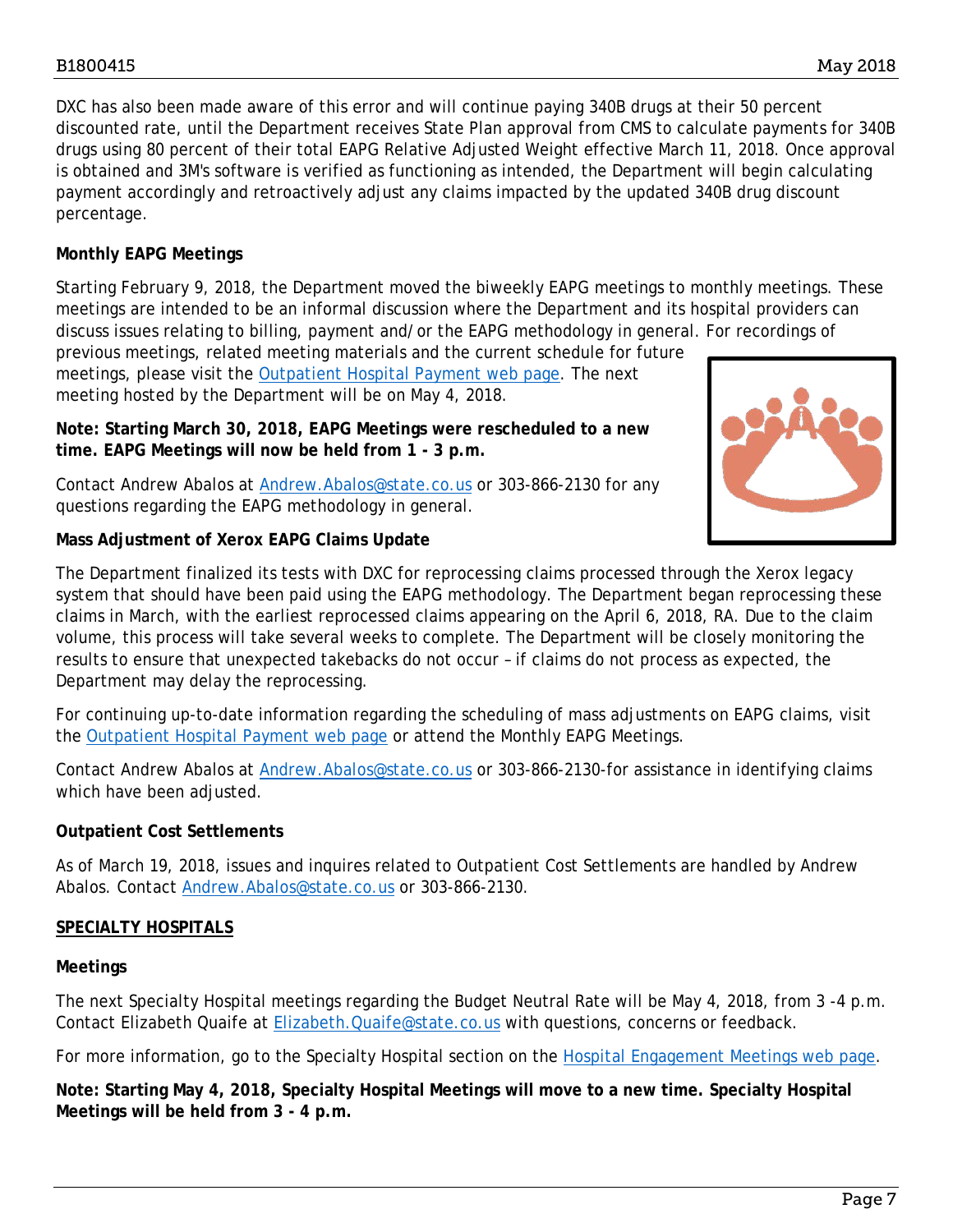### **ALL HOSPITAL PROVIDERS**

#### **Hospital Engagement Meetings**

The Department has had multiple Hospital Engagement Meetings in 2017 and 2018 to discuss current issues regarding payment reform and operational processing moving forward. The next meeting is scheduled for **Friday, May 4, 2018, 9 a.m.-12 p.m. at 303 E 17th Ave, Denver, Conference Room 7B & 7C.**

[Sign up to receive the Hospital Engagement Meeting newsletters.](https://visitor.r20.constantcontact.com/manage/optin?v=001HfxrbpGNWZ0lZnPp6t3PG2s9XPNl8ZvgFdjsKvSnhIy8z9JmHyp6DeoLJ3saT6x0SeqRR1ub149uoXxe1ok4jTzfMSQ0BN7S5vcLiRO7gdY%3D)

Registration for the Hospital Engagement Meetings are no longer required. Participation can be by conference line, webinar and/or in person. The agenda for upcoming meetings will be available on the [Hospital Engagement Meeting web page](https://www.colorado.gov/pacific/hcpf/hospital-engagement-meetings) the week of each meeting. Visit the [Hospital Engagement Meeting](https://www.colorado.gov/pacific/hcpf/hospital-engagement-meetings)  [web page](https://www.colorado.gov/pacific/hcpf/hospital-engagement-meetings) for more details and the meeting schedule.

Contact Elizabeth Quaife at **Elizabeth.Quaife@state.co.us** if you have any questions and/or topics that you would like to be discussed at future meetings. Advance notice will provide the Rates Team time to bring additional Department personnel to the meetings to address different concerns.

## Physician Services and Hospitals

### PAR Not Needed for Emergencies

<span id="page-7-3"></span><span id="page-7-0"></span>Emergencies should be marked as such on the claim form and do not require a PAR.

The provider rendering service must determine whether the service is an emergency and mark the claim appropriately. To indicate an emergency service on a professional 1500 claim, "Y" may be marked. Box 24C of the paper form may be used. To indicate an emergency service on an institutional UB claim, admit type of 01 (Emergency) or 05 (Trauma) may be used.

Emergencies are defined as sudden, urgent, usually unexpected occurrences or occasions requiring immediate action, such as:

- Active labor & delivery
- Acute symptoms of sufficient severity and severe pain in which, the absence of immediate medical attention might result in:
	- Placing health in serious jeopardy
	- Serious impairment to bodily functions
	- Dysfunction of any bodily organ or part

Contact the [Provider Services Call Center](https://www.colorado.gov/pacific/sites/default/files/Provider%20Call%20Center%20Cheat%20Sheet.pdf) at 1-844-235-2387 for further information.



## <span id="page-7-2"></span>Physician and Family Planning Service Providers

### <span id="page-7-1"></span>Kyleena: New HCPCS Code and Other Long-Acting Reversible Contraceptive (LARC) Information

Kyleena, a LARC method, has a new permanent HCPCS code. Kyleena is a five-year 19.5mg levonorgestrelreleasing, intrauterine system and is a Health First Colorado benefit.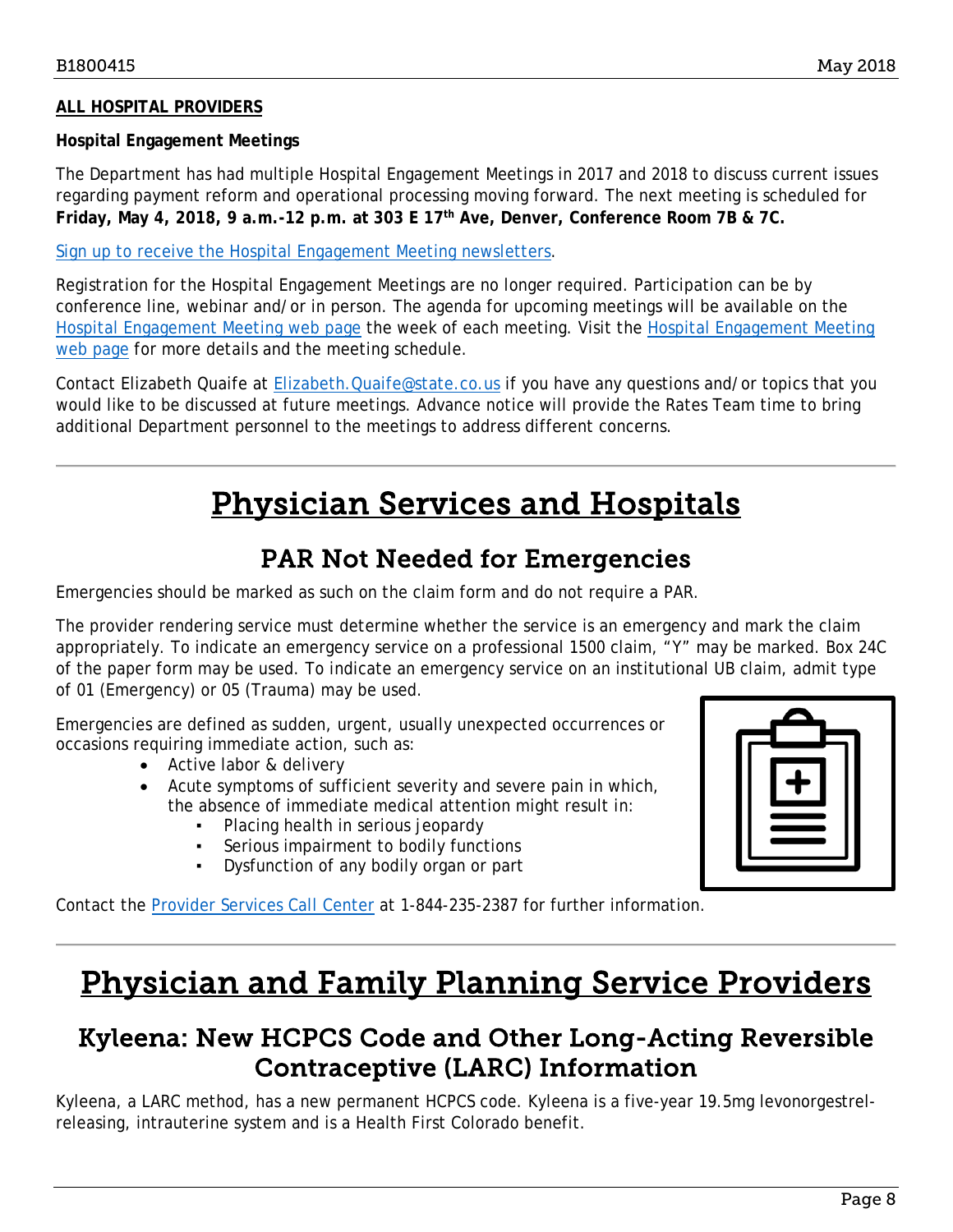Effective January 1, 2018, to bill for provision of Kyleena, providers should use HCPCS code J7296. Additionally, when billing please include the applicable National Drug Code (NDC), the appropriate family planning diagnosis codes, and, if the intent of this service is pregnancy prevention, include the family planning modifier (FP) on the claim.

| <b>HCPCS Code</b> | Description             | NDC#        | Modifier |
|-------------------|-------------------------|-------------|----------|
| J7296             | Kyleena - 19.5mg        | 50419042401 | FЕ       |
|                   | levonorgestrel IUS-5yrs |             |          |

If purchasing this product through the federal 340B Drug Pricing Program, Health First Colorado must be billed the actual acquisition cost plus shipping and handling. All other providers must bill the usual and customary charge for this item. Current reimbursement rates for physician administered drugs (PADs) and devices such as contraceptive intrauterine devices (IUDs) and implants can be found on the [Physician](https://www.colorado.gov/pacific/sites/default/files/Physician-Administered%20Drug%20Fee%20Schedule%202018.xlsx)  [Administered Drug Fee Schedule.](https://www.colorado.gov/pacific/sites/default/files/Physician-Administered%20Drug%20Fee%20Schedule%202018.xlsx)

Below is additional information for other LARC devices:

| <b>HCPCS Code</b> | Description              | NDC#                             | Modifier |
|-------------------|--------------------------|----------------------------------|----------|
| J7297             | Liletta - 52mg           | Two-handed inserter: 52544003554 | FP       |
|                   | levonorgestrel IUS-3yrs  | One-handed inserter: 00023585801 |          |
| J7298             | Mirena - 52mg            | 50419042101, 50419042301         | FP       |
|                   | levonorgestrel IUS-5yrs  |                                  |          |
| J7300             | Paragard - (CuT38A) - 10 | 51285020401                      | FP       |
|                   | years                    |                                  |          |
| J7301             | Skyla IUD - 13.5mg       | 50419042201                      | FP       |
|                   | levonorgestrel IUS-3yrs  |                                  |          |
| J7307             | Nexplanon - 68mg         | 00052027401, 00052433001         | FP       |
|                   | etonogestrel implant-    |                                  |          |
|                   | 3yrs                     |                                  |          |

<span id="page-8-1"></span>Contact Melanie Reece at [Melanie.Reece@state.co.us](mailto:Melanie.Reece@state.co.us) or 303-866-3693 with any questions.

## Physician Services

## Preventive Services Billing

<span id="page-8-0"></span>

Billing for Preventive Service exams (99385-99387 or 99395-99397) is limited to **one** annual visit each year for adults 21 years or older. To prevent claim denials for exceeding this annual limit, primary and specialty care providers should communicate and coordinate provision of annual exam services when billing with these specific preventive service codes. If similar annual exams are provided (although exams may differ in anatomical focus), other service codes, such as the E/M codes (99201–99205 or 99211–99215), are available for billing for these annual exams.

When date of service timeframes potentially overlap an annual coverage time limit, providers should coordinate their provision of these services. For example, if a primary care practitioner provided a wholebody focused annual exam and an OB/GYN specialist also provides a reproductive tissue specific gynecological exam, these two providers should communicate and coordinate on needed service provision and details as to when the annual preventive service code for that Health First Colorado member was or could be billed.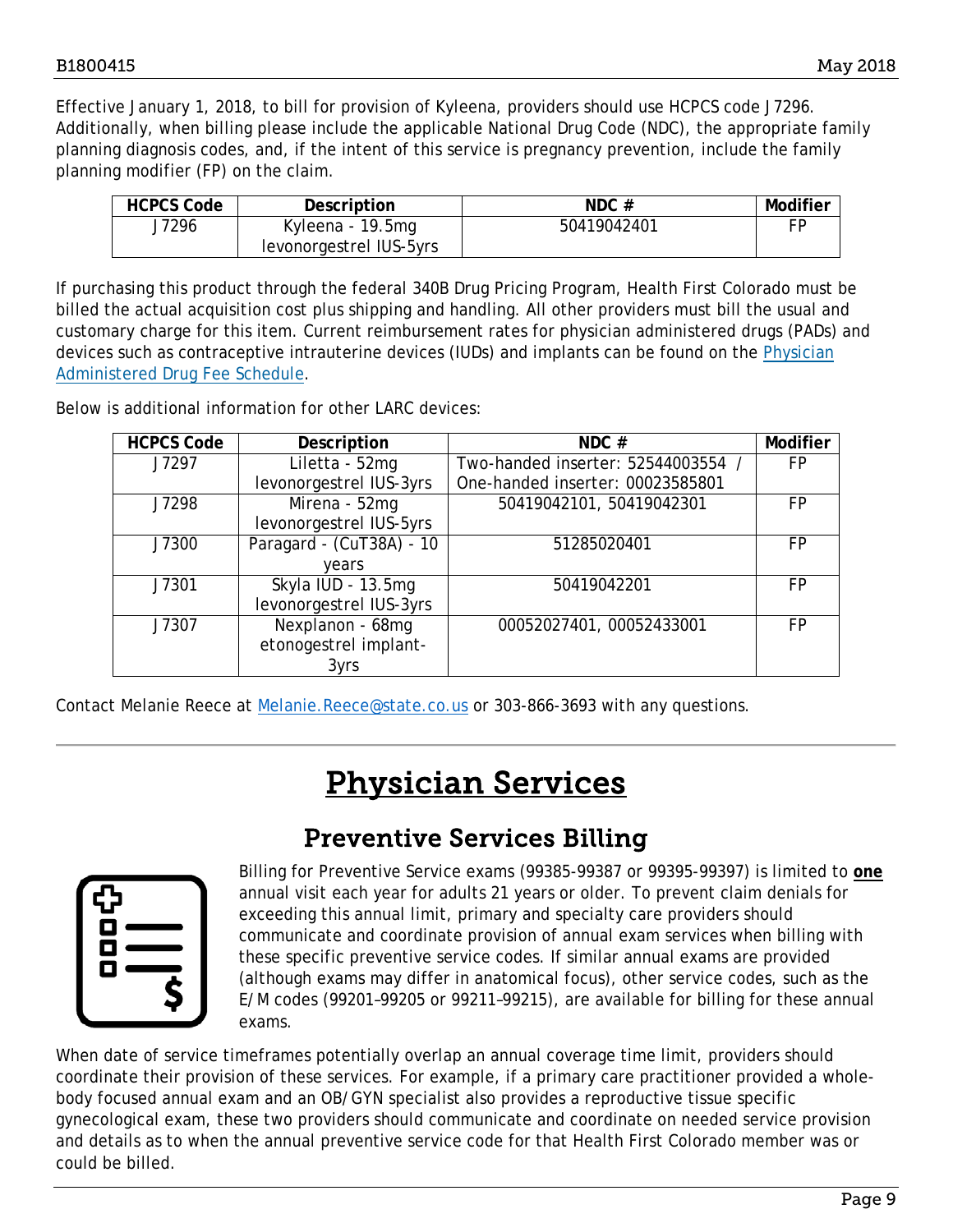Providers should notify Health First Colorado members when a preventive service annual exam is being provided. Clear communication with Health First Colorado members assists providers in identifying whether a prevention service code could be billed.

Medical service coding on claims is determined by each practitioner or practitioner group. However, by communicating intent of care with other providers who may provide overlapping services to an individual Health First Colorado member, providers may be able to prevent claim denials for exceeding the annual limit.

Contact the [Provider Services Call Center](https://www.colorado.gov/pacific/sites/default/files/Provider%20Call%20Center%20Cheat%20Sheet.pdf) at 1-844-235-2387 with questions.

### <span id="page-9-0"></span>PAD - Drugs and Biologicals Discarded/Not Administered to Any Member (JW Modifier)

Health First Colorado does not reimburse for any drug which is discarded or not administered to a Health First Colorado member. The amount of PAD administered to a Health First Colorado member must be documented in the member's medical record and the provider must only bill for this amount.

An exception to this rule is in accordance with Pub. 100-04, Medicare Claims Processing Manual, chapter 17, section 40. This policy states that claims for Part B drugs and biologicals are required to use the JW modifier to identify unused drugs or biologicals from single-use vials or single-use packages that are appropriately

discarded. This modifier, billed on a separate line, will provide payment for the amount of discarded drug or biological. Both the amount administered and discarded must be noted in the member's medical record.

Therefore, Health First Colorado will reimburse for PADs discarded/not administered to any member with the JW modifier for Medicare Crossover claims only. Also, multi-use vials are not subject to payment for discarded amounts of drug or biological.



<span id="page-9-2"></span>Contact Felecia Gephart at [Felecia.Gephart@state.co.us](mailto:Felecia.Gephart@state.co.us) with questions.

## Pharmacy Providers

## Opioid Treatment Naïve Policy

<span id="page-9-1"></span>The opioid treatment naïve edit was implemented August 1, 2017, [refer to the August 2017 Provider [Bulletin \(B1700401\)\]](https://www.colorado.gov/pacific/sites/default/files/Bulletin_0817_B1700401.pdf). Currently, members that have not received an opioid claim in the past 365 days are considered opioid treatment naïve. Specifically, at the time a claim for an opioid prescription is processed at point of sale at the pharmacy, the pharmacy system looks back at the past 365 days of claim history for that member for an opioid claim.

Beginning in May 2018, this look-back period will change from 365 days (one year) to 180 days (six months). The opioid treatment naïve edits will begin to apply to members who do not have an opioid claim in the last 180 days.

Current opioid policies can be found in [Appendix P \(Prior Authorization Procedures and Criteria for](https://www.colorado.gov/pacific/sites/default/files/Appendix%20P-PA%20Criteria%20for%20Physicians%20and%20Pharmacists%20v1_2.pdf)  [Physicians and Pharmacists\).](https://www.colorado.gov/pacific/sites/default/files/Appendix%20P-PA%20Criteria%20for%20Physicians%20and%20Pharmacists%20v1_2.pdf)